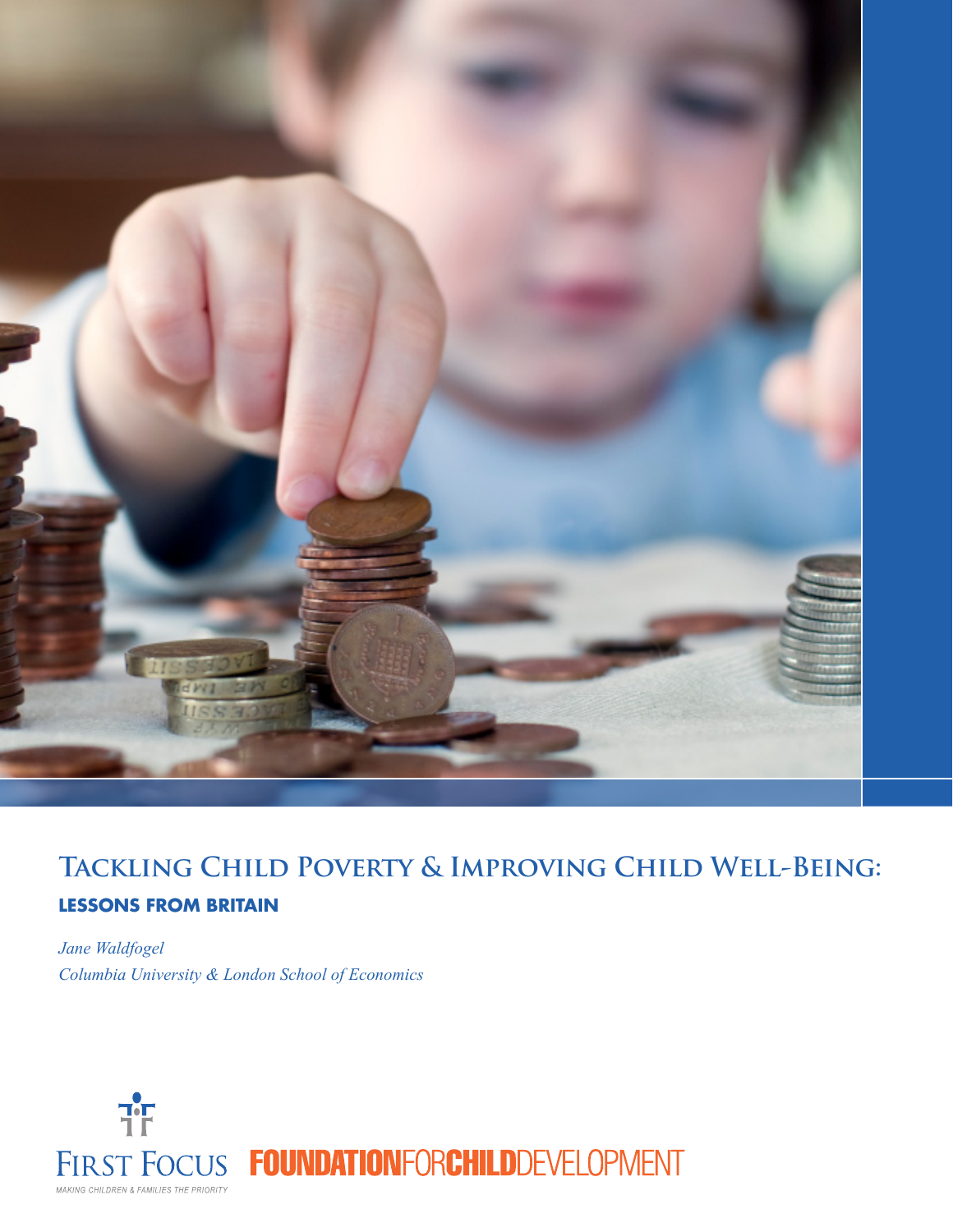*First Focus is a bipartisan advocacy organization dedicated to making children and families a priority in federal policy and budget decisions. Learn more by visiting www.firstfocus.net*

*• • •*

*• • •*

*This report was made possible by the generous support and encouragement of the Foundation for Child Development.*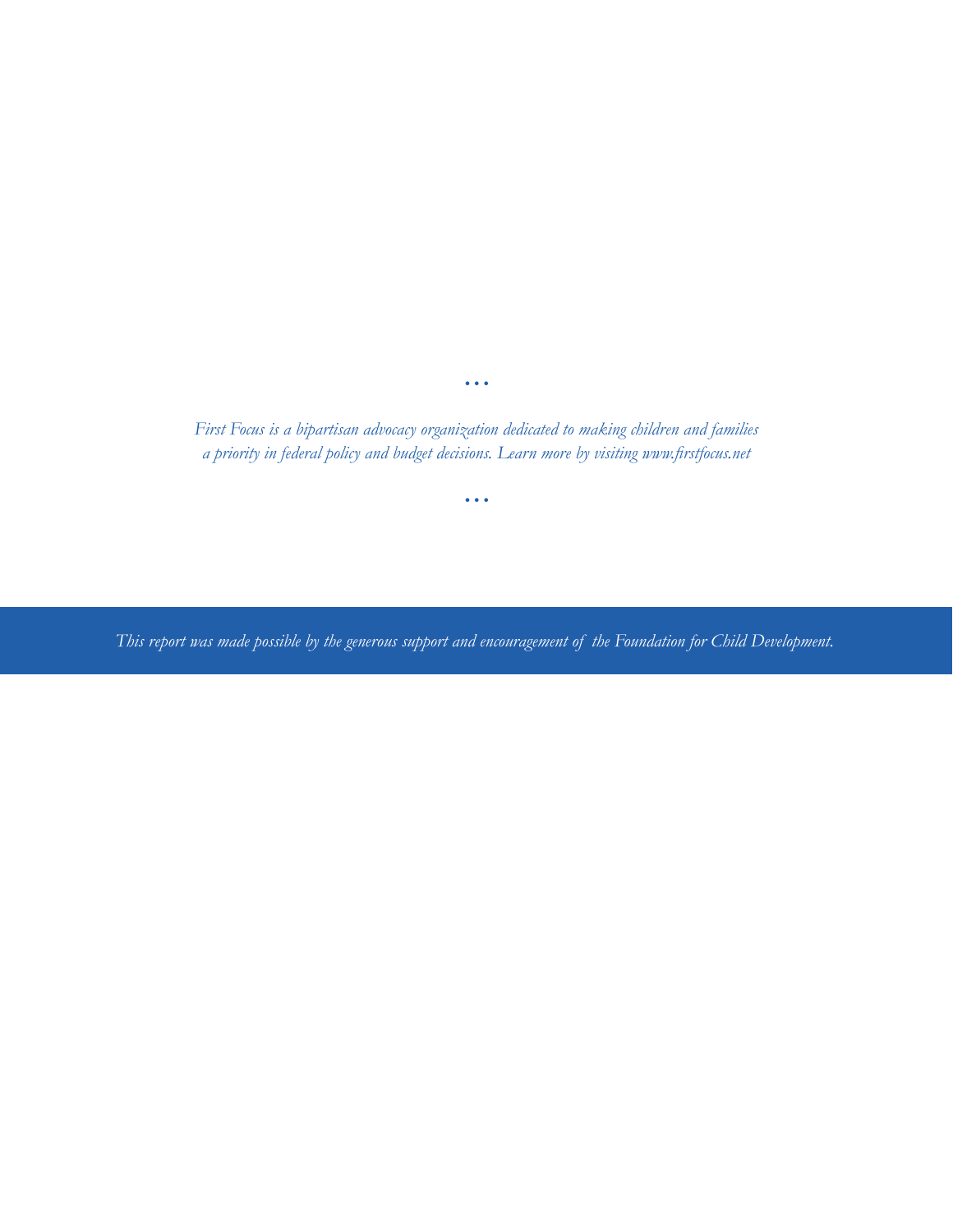The Foundation for Child Development's Child and Youth Well-Being Index (CWI) tracks the well-being of children and youth in the United States over time. The CWI reports in 2009 and 2010 focused on the Great Recession and provided some of the first evidence about the impact of the economic downturn on child poverty and well-being.<sup>1</sup> Even prior to the recession, children were at disproportionate risk of poverty, and newly released Census data confirm that poverty has risen more for children during the recession than it has for other groups.<sup>2</sup>

Child poverty has implications not just for hardship in the short-term, but also for long-term health and development. Children who experience poverty, particularly if it occurs early in their life or for an extended period, are at risk for a host of adverse health and developmental outcomes.<sup>3</sup> These outcomes impose costs not just for the children who experience them, but also for the rest of society. Children who do not complete high school, for example, are more likely to go on to become teen parents, to be unemployed, and to be incarcerated, all of which come with heavy social and economic costs.4

In the United States, it is often thought that child poverty is an intractable problem. Clearly, the causes of child poverty are complex and multi-faceted, and there is no magic bullet that would eliminate poverty or its adverse effects. But there is evidence that policies that raise family incomes can lead to improved child and family wellbeing.<sup>5</sup> There is also evidence that home visiting, early childhood, nutrition, and other social programs, particularly if they are high-quality, can lead to improved outcomes for poor children.<sup>6</sup>

However, given constrained budgets, funds to address child poverty, through whatever means, are necessarily limited. The recession has tightened not just families' budgets but those of states and the federal government as well. Policymakers must consider carefully which policies are most likely to have an effect on child poverty and allocate their scarce resources wisely.

This paper describes recent efforts to reduce child poverty by a peer country, Britain, drawing on my book, *Britain's*  War on Poverty.<sup>7</sup> In 1999, then Prime Minister Tony Blair made a remarkable pledge to end child poverty, and over the subsequent decade, he and Gordon Brown (initially as Chancellor, and later as Prime Minister) carried out an ambitious and multi-faceted anti-poverty campaign. Although their New Labour government did not succeed in ending child poverty, they did make a substantial dent in it, reducing child poverty by more than half if measured in absolute terms as we do in the United States. Remarkably, their success in reducing child poverty continued even during the recession, as child poverty fell again in the last year, in sharp contrast to the pattern for the United States, where child poverty has now reached its highest level in 20 years.

But the story does not end there. In May 2010, a new coalition government of Conservatives and Liberal Democrats took office in Britain. Although the new government has affirmed its commitment to ending child poverty, they are also committed to making deep budget cuts. It is not yet clear what the impact of those cuts will be, but the government has stressed its goal of at least not increasing child poverty.<sup>8</sup>

How did Britain manage to make such a substantial reduction in child poverty? What's next for their anti-poverty initiative? And, what lessons can the US learn from their experience? Drawing on research carried out over the past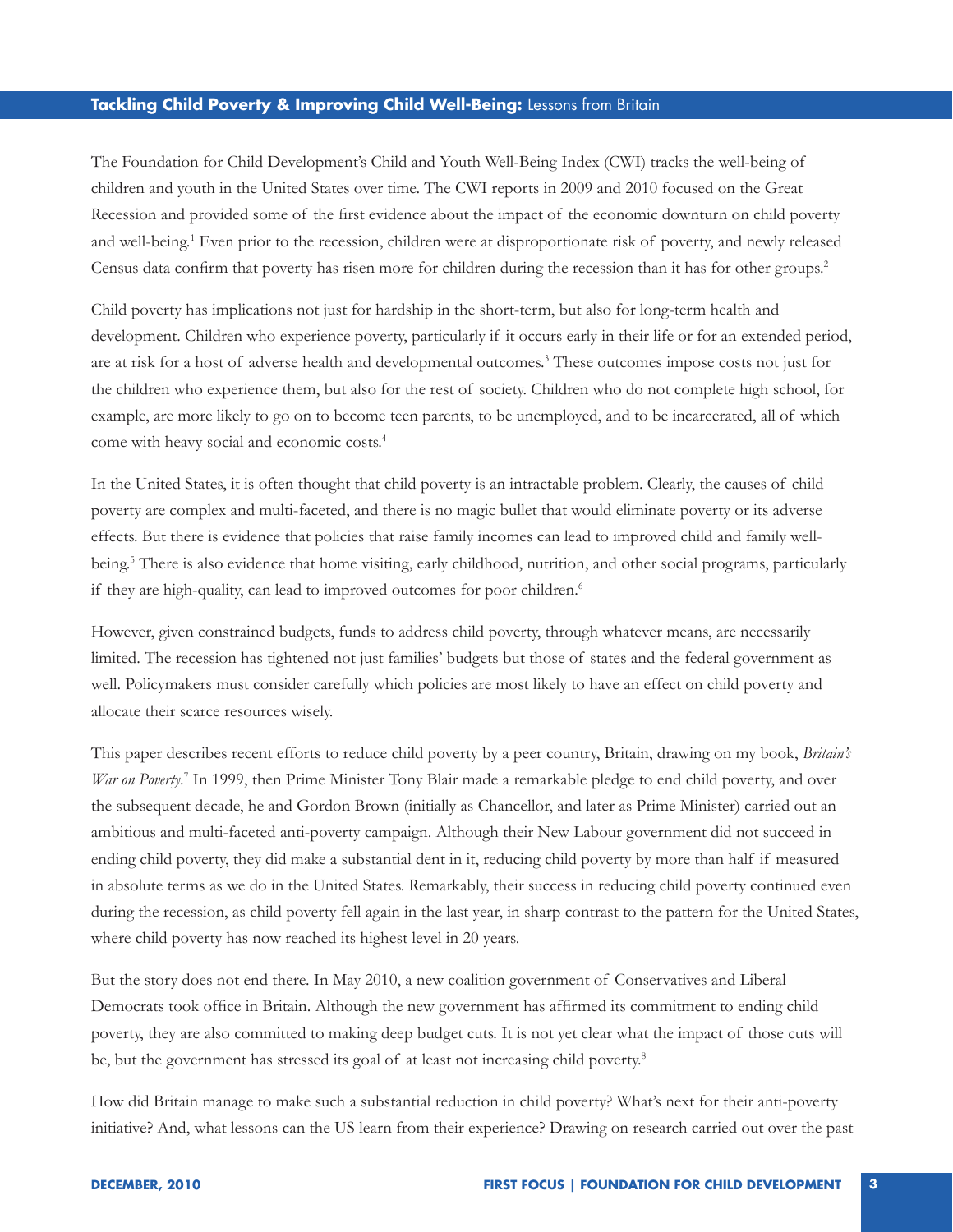decade, this paper summarizes what we know about Britain's war on poverty, their likely next steps, and implications and lessons for the US.

### **The anti-poverty initiative**

Britain's ambitious anti-poverty initiative consisted of three strands: a set of measures to promote work and "make work pay"; increased financial support for families; and a series of investments in children.

The first strand included the New Deal for Lone Parents, a primarily voluntary welfare-to-work scheme. It also included measures to make work pay, including Britain's first national minimum wage, tax reductions for low-income workers and their employers, and a new tax credit, the working families tax credit (later replaced by the more generous working tax credit). Together, these reforms were successful in promoting work. Lone-parent employment increased by 12 percentage points – from 45 percent to 57 percent – between 1997 and 2008, with at least half of this increase attributable to the reforms. In addition, the incomes families could expect from work also increased.

The second strand of the reforms was a set of measures to raise incomes for families with children, whether or not parents were in work. The value of the universal child benefit was raised substantially starting in 1999, with particularly large increases for families with young children. Means-tested income support benefits for low-income families with young children were also raised. The government also introduced a new children's tax credit for lowand middle-income families with children (later replaced by the child tax credit). These measures raised family incomes substantially for those at the bottom of the income distribution and also reduced material hardship.

Investments in children were the third strand. These were seen as essential to reduce the risk of poverty being passed on from one generation to the next. An extensive set of reforms focused on early childhood: the period of paid maternity leave was doubled to nine months; two weeks of paid paternity leave were introduced; universal pre-school for three and four year olds was introduced; childcare assistance for working families was expanded, and legislation was enacted placing a duty on local authorities to provide adequate childcare; parents with young children were given the right to request part-time or flexible working hours; and the Sure Start program for families with infants and toddlers was rolled out in the poorest areas.<sup>9</sup> For school-age children and adolescents, a series of measures were implemented to improve primary and secondary education. In primary schools, class sizes were reduced and literacy and numeracy hours were introduced requiring teachers to spend at least an hour a day on each of those subjects. At the secondary level, reforms targeted the worst-performing schools and also aimed to increase the share of adolescents staying in school beyond age 16. Funding for education at both levels was increased. Test score data showed progress in terms of overall levels of achievement and also narrowing gaps.

Together, these anti-poverty initiatives amounted to a very sizeable investment in children, with the additional benefits disproportionately going to the lowest income children. By April 2010, the average family with children was  $f(2,000)$  (roughly \$3,200) a year better off, while families in the bottom fifth of the income distribution were  $f(4,500)$ (roughly \$7,200) a year better off.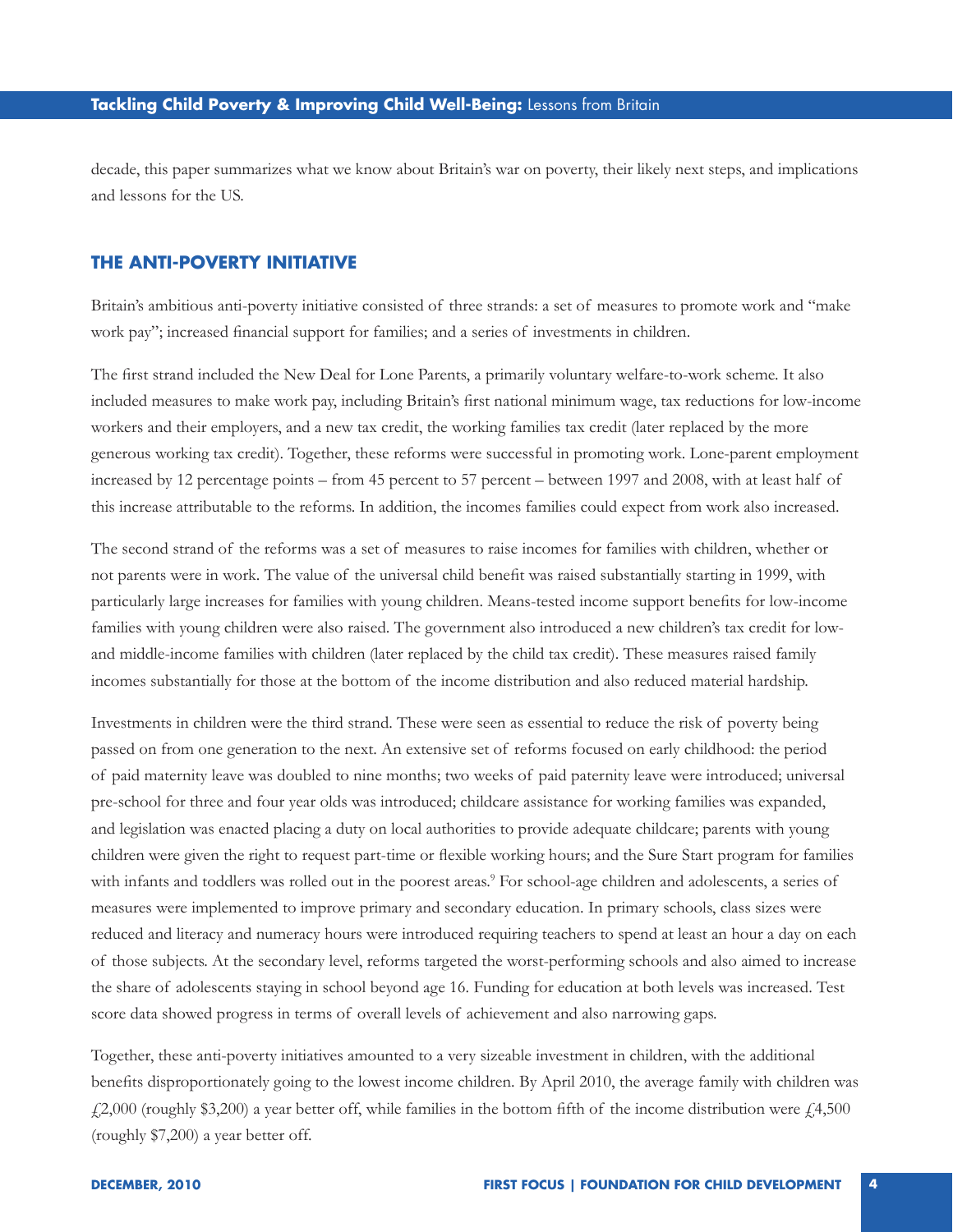## **The impact on child poverty**

When Tony Blair declared war on poverty in 1999, 3.4 million children – one in four – were in poverty, using both the absolute and relative measures of poverty. Ten years later, absolute poverty (using the official government measure tied to living standards in 1998/99, uprated only for inflation) had fallen by more than half (1.8 million), while relative poverty (using the official government measure of the poverty line as 60 percent of average income) had fallen by 15 percent (600,000 children).<sup>10</sup>

The two measures tell a different story because the relative measure, which is effectively a measure of inequality, is influenced by changes in the income of the median family. The fact that absolute poverty plummeted means that the incomes of families at the bottom rose. But that incomes of families in the middle were rising too. The fact that relative poverty fell, but less sharply than absolute poverty, indicates that incomes were rising faster for the poor than for the median family, but not fast enough to fully close the gap. Statistics on Britain's third official poverty measure – material deprivation – show that there were sharp and sustained decreases in material hardship for the most vulnerable families. There is also evidence that the reforms led to improvements in child well-being. Lowincome families with young children increased spending on items such as children's clothing, books, and toys, and decreased spending on alcohol and tobacco.<sup>11</sup> Families in areas served by the Sure Start program for low-income families with infants and toddlers showed improvements in parenting, child health, and child behavior.<sup>12</sup> In addition, adolescents in lone-parent families benefiting from the reforms were found to have improved mental health, school attendance, and school intentions<sup>13</sup>.

A comparison of trends in child poverty in the US and Britain confirms how extraordinary the British record was.<sup>14</sup> Using each country's official measure of absolute poverty, Figure 1 shows that child poverty fell during welfare reform in the US, stabilized, and then rose during the recession, to its present level of nearly 21 percent. In Britain, in contrast, child poverty fell more sharply and that progress has been sustained, with the most recent data showing child poverty continuing to fall even in the recession, and with a current rate considerably lower than in the US, at 12 percent.

As already noted, poverty did not fall as much on Britain's relative poverty measure. The US does not have a comparable relative poverty measure, but most of Europe does. Comparing trends in Britain with trends for Europe overall confirms that the British reductions in child poverty were not inevitable but rather were the result of government policy. Overall, levels of income inequality were increasing over the period, which means that relative child poverty rates would have *risen* had the child poverty initiative not been undertaken. Seen from this perspective, the British child poverty reductions, even on the relative measure, are very impressive.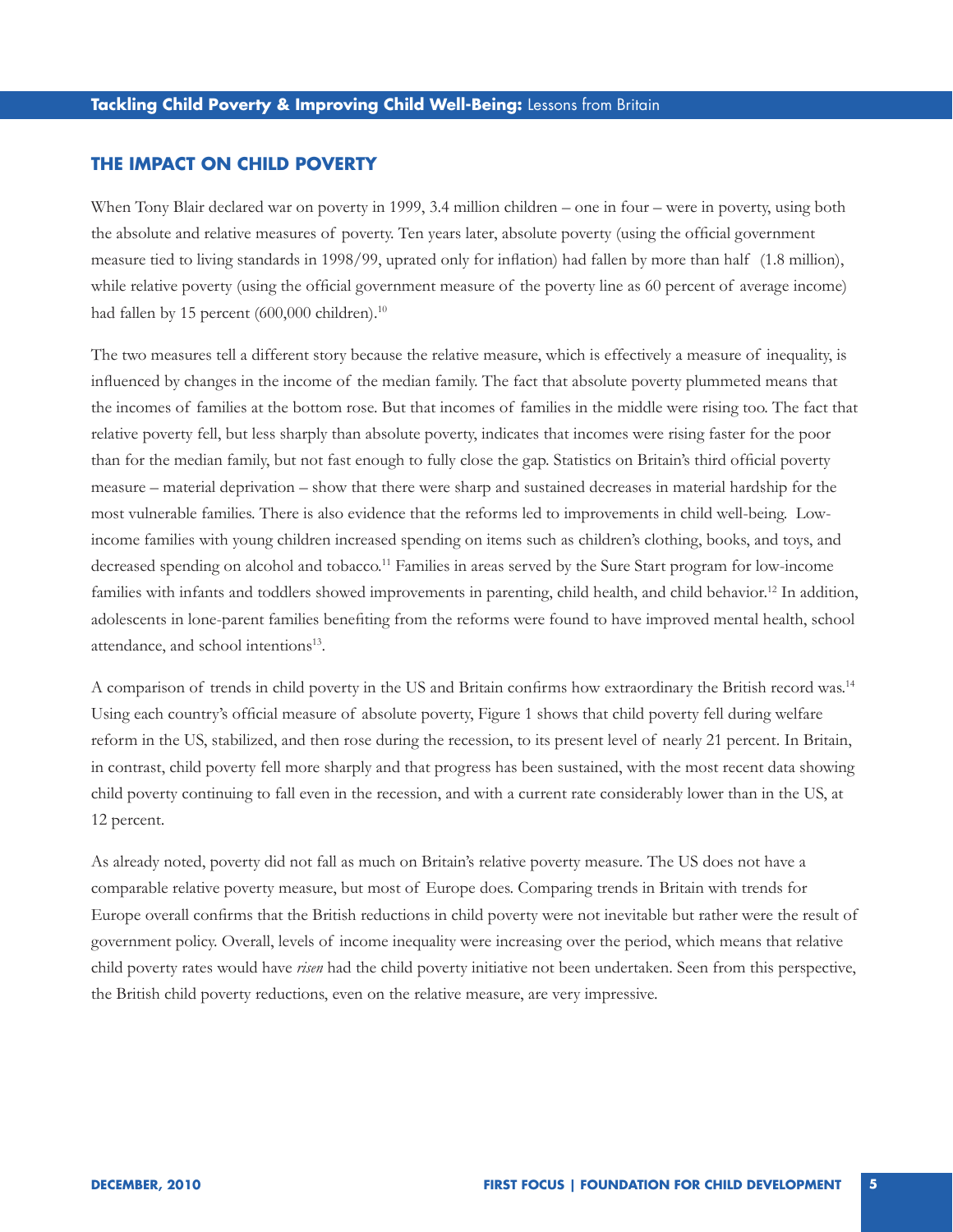

**figure 1: absolute poverty in the u.s. & u.K. 1989–2009**

## **What's next for Britain?**

With the election in May 2010, the New Labour government came to a close, and a new coalition government of Conservatives and Liberal Democrats came into office. This is a fitting moment to assess the New Labour legacy and also to think about next steps for Britain.

U.S.: Percent all persons under 18 years below official US Poverty Line, 1989-2009 (about 35 percent of median income in 2000) **u.K.: percent of u.K. children below the absolute poverty threshold, 1989-2008 (about 60 percent of median income in 1998-99)**

My assessment is that Tony Blair and Gordon Brown not only achieved a dramatic reduction in child poverty -- they also put child poverty on the national agenda in what looks to be a lasting way. Just prior to the election in 2010, the Child Poverty Bill was enacted in Parliament, enshrining the goal of ending child poverty in law. It is telling that the bill was passed with support from all three major parties.

Since coming into office in May 2010, the new coalition government has stressed its commitment to ending child poverty. But it is also committed to drastically cutting public spending. The two goals are clearly incompatible. The compromise seems to be that the government will do what it can to ensure that child poverty does not increase. Thus, in their emergency budget of June 2010, the government announced that they would be offsetting other benefit cuts by increasing child tax credits for the lowest income families, and pledged that as a whole, the measures included in the budget would not raise child poverty. Similarly, in the October 2010 comprehensive spending review,

**Source**: U.S. Census Bureau (2010): U.K. Department of Work and Pensions (2010): HBAI, 81.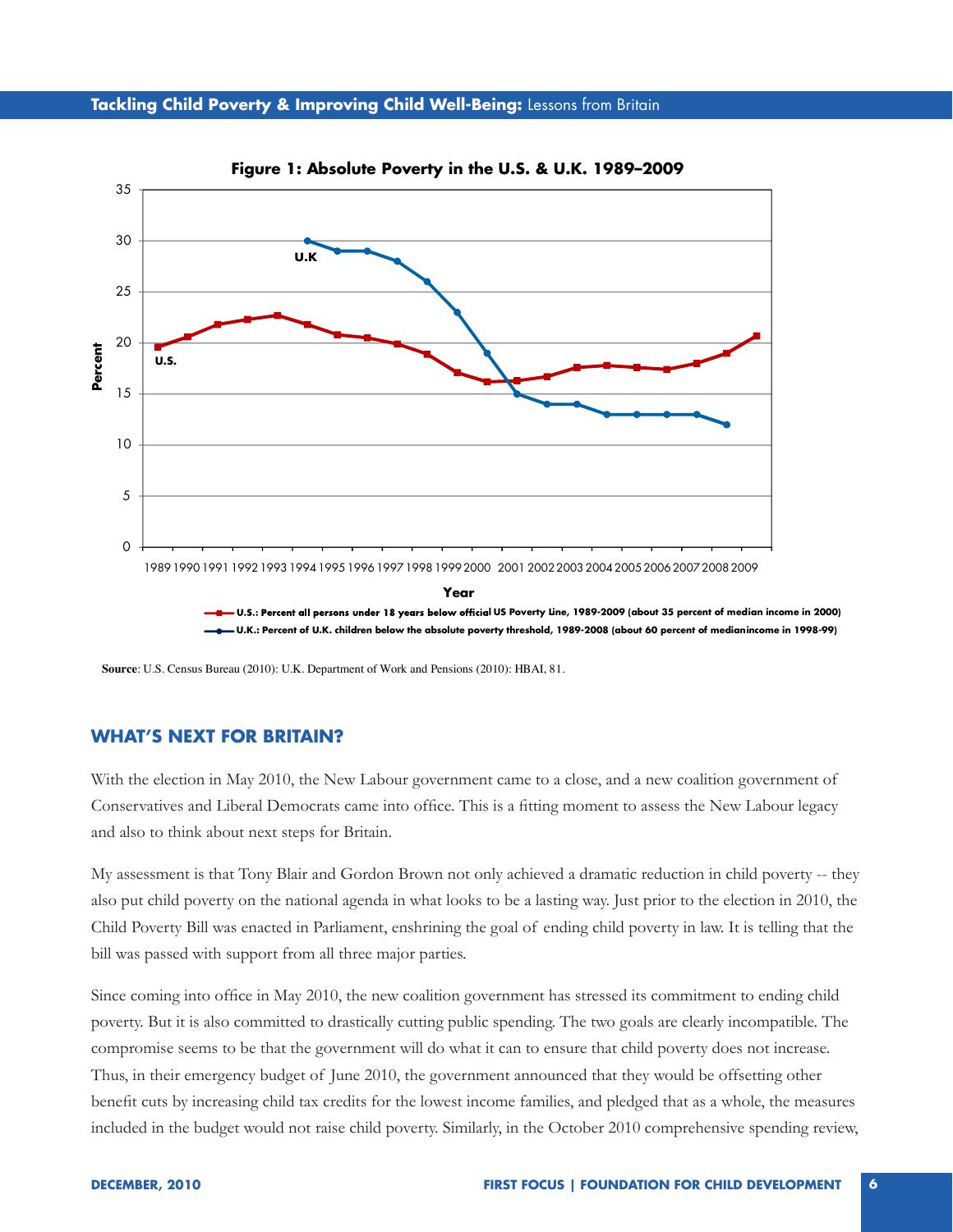while announcing sharp reductions in means-tested benefits (and the elimination of child benefits for high-income families), the government again emphasized that child tax credits for the low-income would rise so that measured child poverty would not increase. And, while announcing deep cuts in public services, the government announced that it would not be cutting the Sure Start program for disadvantaged families with infants and toddlers or the universal preschool program for 3 and 4 year olds, and in fact would be expanding preschool for disadvantaged 2 year olds. Additional programs for poor children may be announced later this year when the poverty review, being led by Frank Field (a Member of Parliament from the Labour Party), is completed.

So, while there is no doubt that the direction of social policy has taken a sharp turn with the change in government, it does not seem to be the case that Britain's war on poverty has been completely abandoned. It is true that the coming years may not see further reductions in child poverty, but the government does seem committed to the goal that child poverty will not increase on their watch. In the current political and economic context, this is good news. More difficult to measure, however, are effects on hardship and child well-being. The cuts in local and other public services will be very extensive (many departments are facing cuts of 20 percent or more) and low-income children and families will be sharply affected by those.15 So, while we may not see immediate impacts in terms of income poverty, there may still be adverse consequences in terms of material hardship and child and family well-being. It will be important to keep an eye on these other indicators as the new government's plans unfold.

## **Implications for US anti-poverty policy**

With the recent transition in the British government, now is an opportune time to pause and consider lessons for anti-poverty reforms in the US. The time is also right in that child poverty is now on the public agenda in the US in a way that it has not been for quite some time.

What implications can the US draw from the British experience? In my view, the most important implication is that it is possible to make a sizable reduction in child poverty. Britain's success in reducing child poverty over the past decade provides a very clear message: where there is a serious public intention and effort to tackle child poverty, substantial reductions can in fact be achieved. If we think that there is nothing government can do to reduce child poverty – defined in American terms – the British example clearly provides strong evidence to the contrary. Child poverty is not an intractable problem, nor are high child poverty rates an inevitable feature of our advanced industrialized economies. If Britain could cut absolute child poverty in half in ten years, the US, and other wealthy nations, can too.

#### **Lessons for the US**

If the US is to tackle child poverty, whether at the local, state, or national level, what lessons can be drawn from the British experience of the past decade? I would highlight three types. The first set of lessons has to do with specific reforms that Britain enacted, keeping in mind both what has worked in the British context but also what might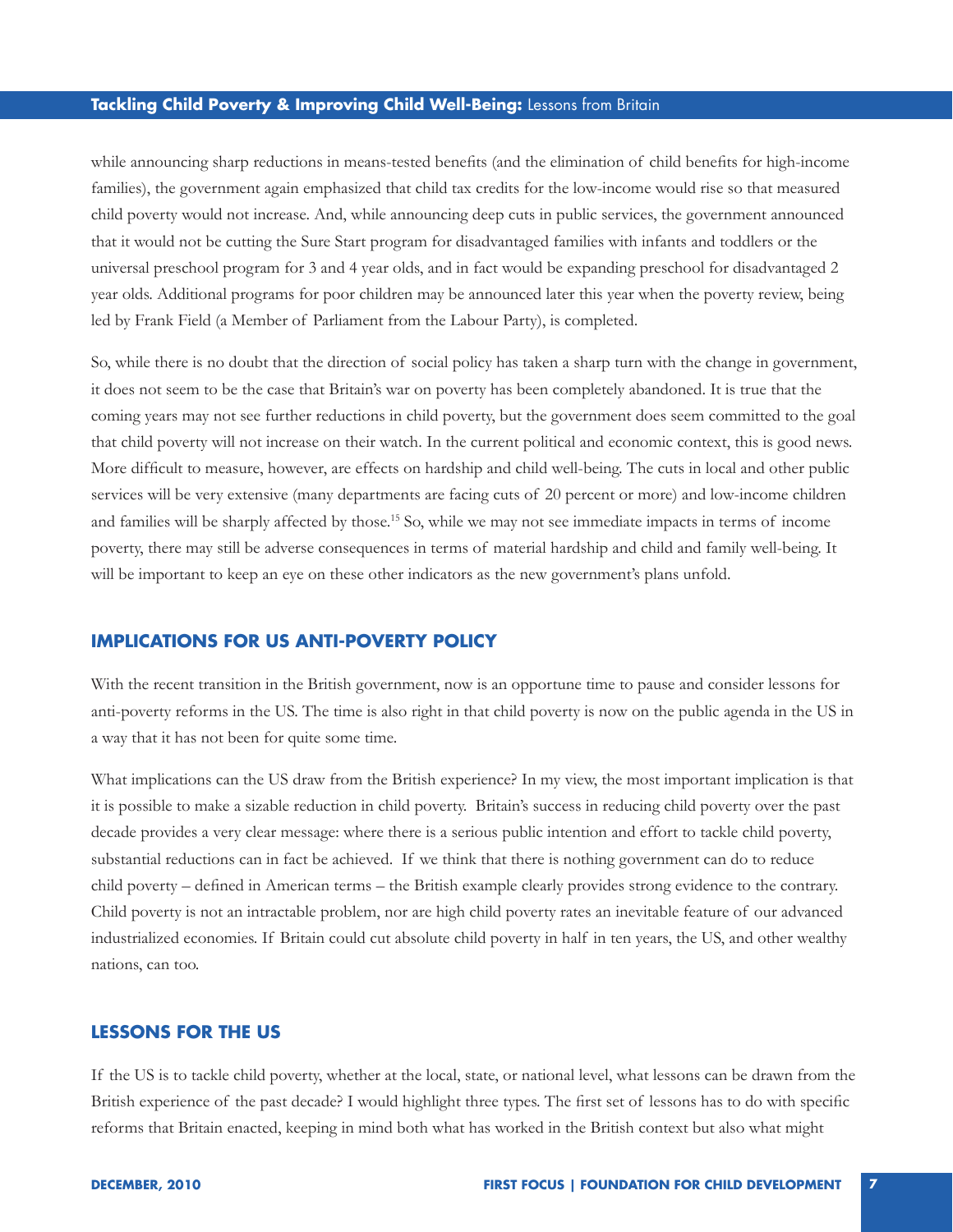be feasible in the US context. The second set involves the process of reform. The third concerns lessons about politics.

#### **Lessons from Britain about specific policy reforms**

There are several elements of the British reform package that the US could usefully learn from. Contrasting the British approach to the approach the US took under welfare reform and in subsequent reforms, and highlighting the elements that seem to have been most successful in the British anti-poverty effort and might be feasible in the US, I would make the following recommendations for the US.

#### Promoting Work & Making Work Pay

First, in the area of policies to promote work and make work pay, the US can learn from Britain's success in introducing a national minimum wage, set at a higher level than in the US and updated annually. It is worth noting the minimum wage was originally bitterly opposed by the Conservative Party. However, the Conservative Party has now reversed its position on this issue and the national minimum wage is now seen by all parties in Britain as being a key element in providing an income above the poverty line for families with children -- and an element that does not entail government spending. So raising the minimum wage in the US should not be seen as politically impossible. It is difficult in the US context, because it requires legislation to do so. Thus, it would be worth focusing in the US context on not only raising the minimum wage but ensuring that it is automatically updated in line with inflation, as Britain's is.

Also in the area of promoting work and making work pay, the US can learn from Britain's model of having tax credits for low-income working families paid weekly or monthly (rather than at the end of the year) and with no charge to the family. The US tax credit for low-income working families, the Earned Income Tax Credit (EITC), is mainly paid to families at the end of each year, and many families pay exorbitant fees to tax preparers to claim it.16 There is an advanced payment option whereby families can receive the credit in regular payments throughout the year, but this option is little used. So the US should experiment with programs to increase the take-up of the advanced payment option for the EITC and also to help families claim the credit without paying exorbitant fees to tax preparers.

#### Strengthening the Safety Net

Second, with regard to policies that provide a safety net of benefits to families with children whether or not parents are working, the US can learn from the British child tax credit which reaches all low- and middle-income families whether or not parents are working. The US has a similar federal child tax credit, but our program is not fully refundable, meaning that the lowest income families are not eligible for it. To ensure that the federal child tax credit truly acts as a safety net, the US should make it fully refundable so it reaches all poor children.

Also with regard to safety net policies, the US can learn from the British efforts to shift resources to the youngest children so that they receive equal or higher benefits than older children. This change was made both in the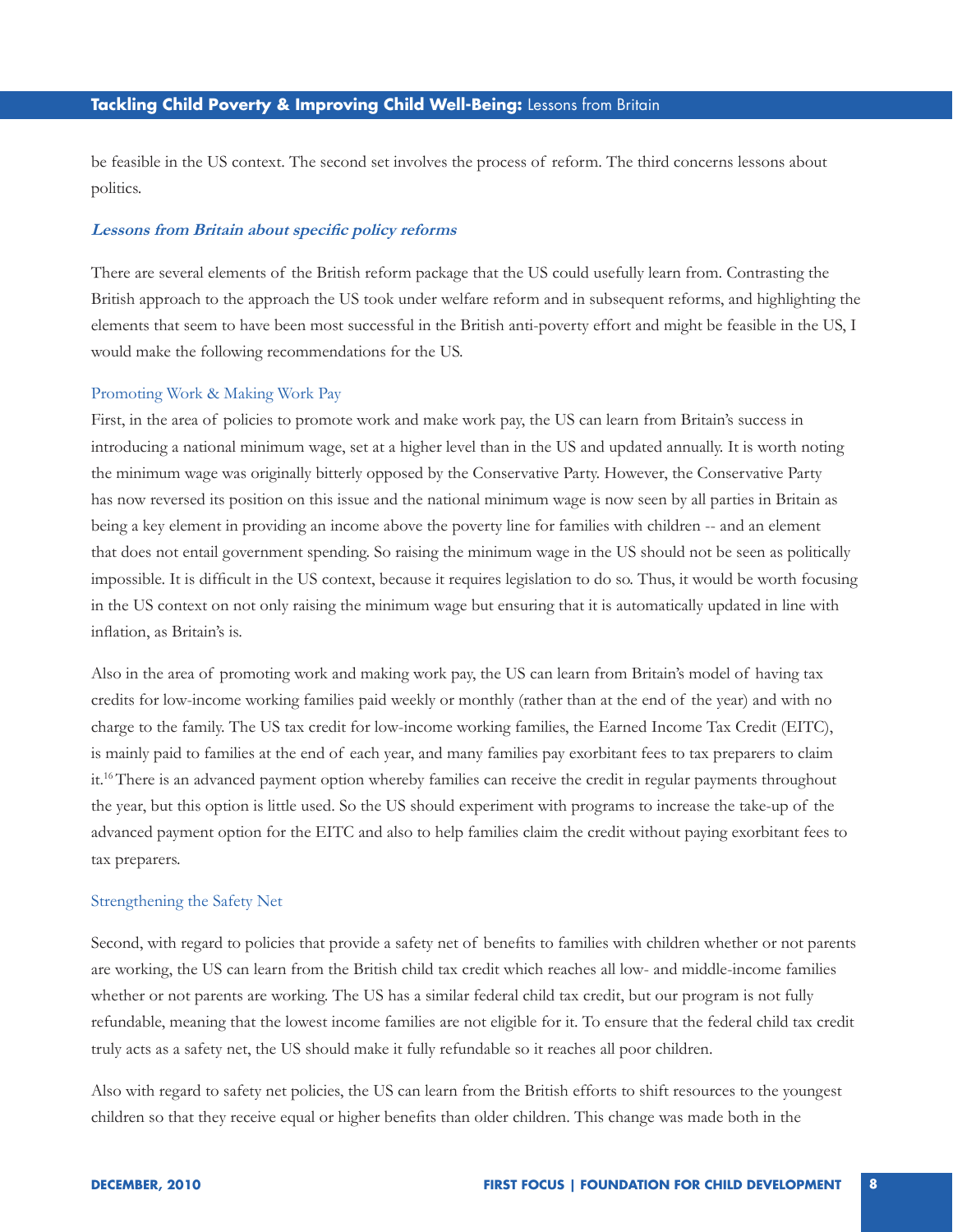universal child benefit but also in the means-tested cash assistance (welfare) programs. Given the evidence on the importance of the early years and the influence of income in those years, Britain decided to invest its scarce resources there to the extent possible. The US should make a similar commitment and should explore ways to target additional benefits to families with the youngest children (through differential values of the EITC or other tax credits, for example).

#### Investing in Children

Third, there are a host of lessons with regard to investments to improve outcomes for children (some of which also support the aims of promoting work and making work pay, and/or raising family incomes). Britain made particularly remarkable progress over the past decade in expanding its array of work-family policies. To promote early child health and development, they doubled the length of paid maternity leave and established a minimum period of paid paternity leave. The US should follow suit, extending job protected leave rights to all new mothers and fathers and enacting paid leave, to allow parents to stay home with their newborn in those crucial first weeks and months after a birth. Changing the current US policy, which provides only 12 weeks of unpaid leave and covers only half of the US workforce, will not be easy. But states are moving forward with providing paid parental leave using a social insurance mechanism (whereby employees contribute to a social insurance fund, from which new parents are reimbursed when they are out on leave, rather than having employers pay their wages). These state laws, along with the handful of state laws covering pregnancy and childbirth through disability programs, are useful in covering some new parents and also in establishing models that federal lawmakers could adopt in future.

Another very promising work-family policy that the US should emulate is the "right to request." Britain's experience with implementing the right for parents of young children to request part-time or flexible hours and to have those requests reasonably considered exceeded all expectations – in the first year alone, a million parents came forward and nearly all their requests were granted on a voluntary basis. Clearly there was a huge pent-up demand for parttime and flexible hours on the part of employees, and little opposition on the part of employers. The policy was so successful that it is now being extended to all employees with children (not just those with young children), an extension that the new Conservative and Liberal Democrat coalition government supports. Given the strong demand for more flexibility on the part of US workers, and the interest in flexibility on the part of US employers and policymakers including the White House, the US should follow the British lead and enact a right for parents to request part-time or flexible hours.<sup>17</sup> As a voluntary policy, this would not place an undue burden on employers. A further advantage is that it would not entail any costs to government.

Early childhood investments were a centerpiece of the British reforms, as I have described earlier. Good-quality preschool programs help prepare all children for school and also help close gaps in school readiness between disadvantaged children and their more advantaged peers (because disadvantaged children gain more from preschool, but would be least likely to attend in the absence of government programs).18 Drawing on Britain's decisive move to universal preschool for 3- and 4-year olds, the US should make the commitment to provide universal preschool for our 3 and 4-year olds. We have ample evidence from US research about the merits of preschool and prekindergarten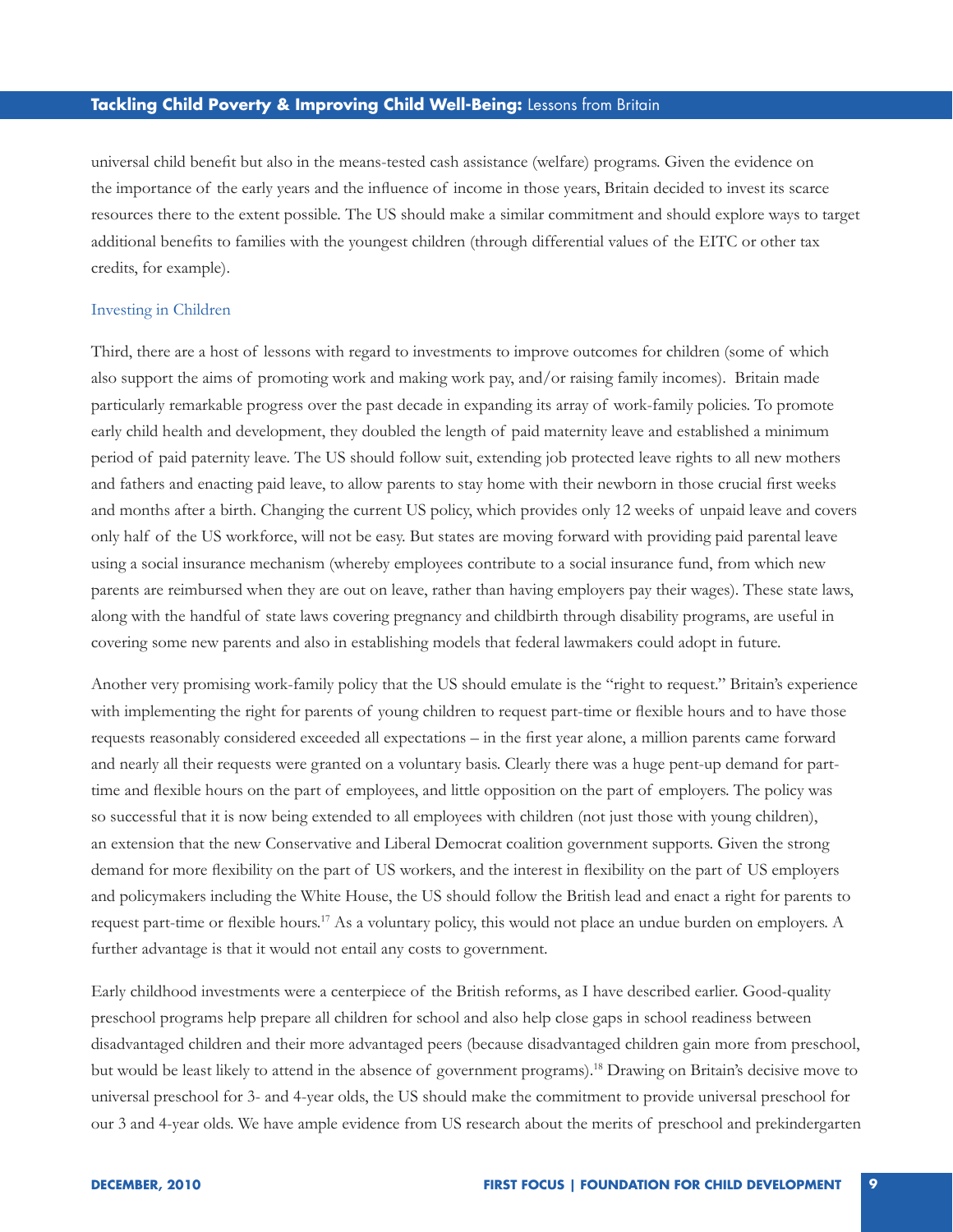programs and we can draw on that evidence base in deciding what specific type(s) of provision to support.<sup>19</sup> The federal government already makes substantial investments in preschool through funding for Head Start and child care subsidies. States have increased their investments in this area as well and are in particular making substantial investments in prekindergarten programs, but their budgets are limited. It is time for the federal government to take the lead in this area and provide funding to ensure that all 3 and 4 year olds have access to preschool. In addition, the US should take a lesson from Britain's ambitious Sure Start and other early intervention programs for disadvantaged children age 0-3 and commit to directing more investments to this vulnerable group. Here again, policymakers can draw on evidence from US early intervention programs in deciding which programs to support.

There is also much for the US to learn from Britain's ambitious education reforms. Improving schools is extraordinarily difficult, yet the British reforms achieved some success in improving primary and secondary schools, raising overall achievement and closing some of the gaps between disadvantaged and more advantaged youth. US education reformers should consider whether some of the British education initiatives might be worth experimenting with in the US context. For example, there might be a role in the US for curriculum measures like the literacy hour and the numeracy hour, which required primary school teachers to spend an hour a day on each of these subjects. Results showed that these measures, while very inexpensive to implement, produced significant gains in student learning. Britain also has a well-established external accountability mechanism through its inspection system, which sends experienced inspectors to visit and assess the performance of all schools on a regular basis. Tougher accountability, if adequately financed and coupled with teacher support and professional development, might help US school systems keep better track of their schools' performance and take quicker action to help poorperforming schools improve (or close) and to learn from the best-performing schools.

#### **Lessons about the process of reform**

There are also some lessons having to do with the process of reform. A clear implication of the British experience is that it is not necessary to work out all the details of an anti-poverty policy in advance. Stating a goal and setting targets – as Blair and Brown did in 1999 – can mobilize government and drive the development of specific strategies. Targets, of course, are not a cure-all, and they do carry risks. But, if chosen well and prioritized, targets can be a very effective way of mobilizing government.

Mayor Bloomberg's anti-poverty initiative in New York City provides a striking illustration of how a British-style anti-poverty campaign might get off the ground in the US context. New York City's Commission on Economic Opportunity, led by Geoffrey Canada (the founder of the Harlem Children's Zone) and Richard Parsons (then chairman of Time/Warner), brought together individuals from various sectors of the city to brainstorm how the city could meet the Mayor's goal of making a substantial reduction in poverty.20 The result has been a plethora of innovative anti-poverty reforms which are now being implemented (some city-wide, others on a pilot basis).<sup>21</sup> Not all will be successful, but some will be. And all are being evaluated, so there will be opportunities for other cities and jurisdictions to learn from their efforts.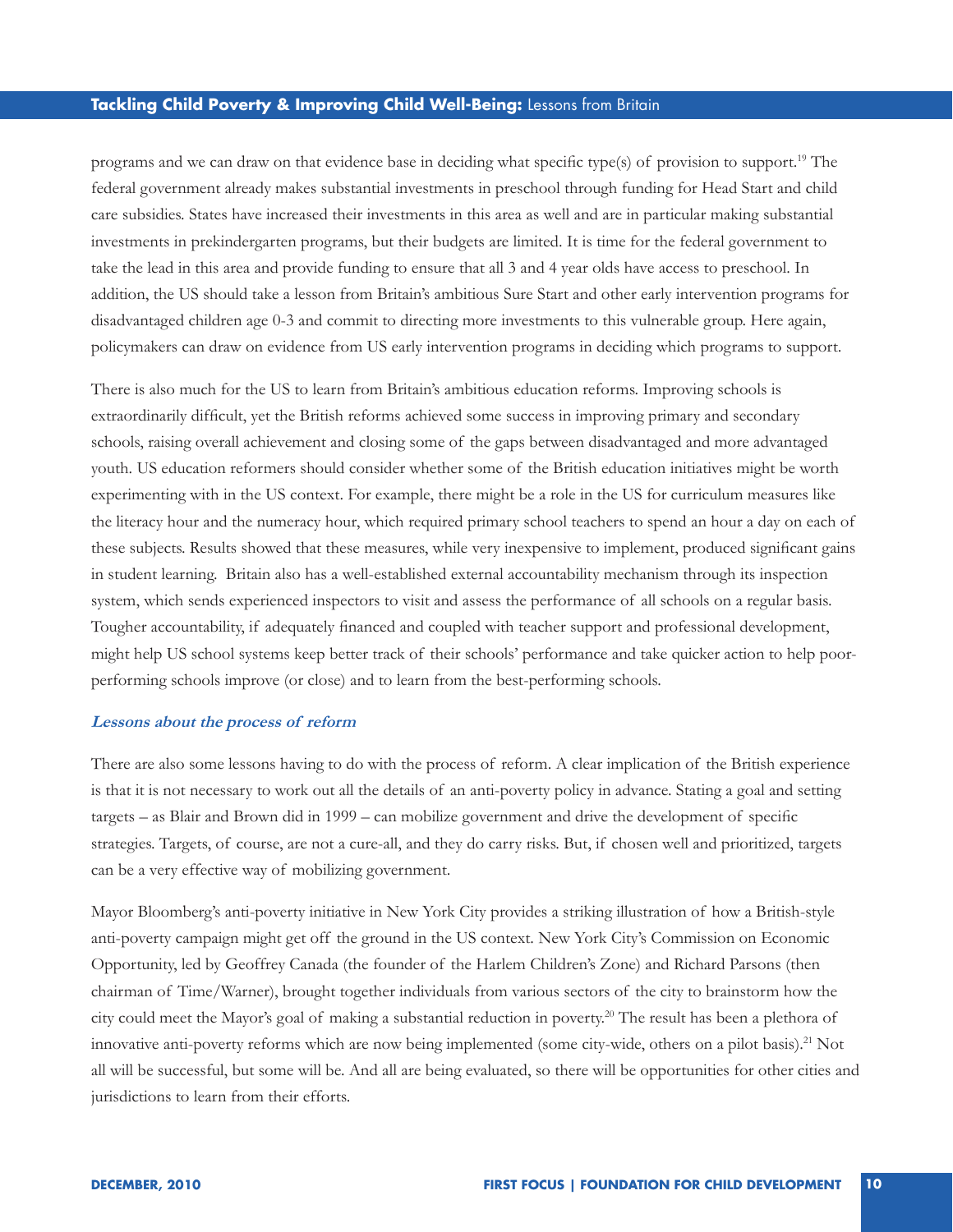At the national level, the report of the Center for American Progress poverty taskforce provides another example of what a British-style anti-poverty effort might look like in the U.S. context.22 Led by Angela Blackwell (the director of Policy/Link) and Peter Edelman (professor of law at Georgetown University), and directed by Mark Greenberg (then senior fellow at the Center for American Progress), this taskforce endorsed a goal of reducing poverty in the US in half, and identified a set of 12 specific policies to achieve that goal. Since the Task Force report was issued in 2007, their goal of cutting poverty in half has been picked up and endorsed by several other groups. A national campaign called "Half in Ten" has been formed to advocate for this goal, and a resolution endorsing the goal has been introduced – and passed – in the House of Representatives.

The British case also makes clear that having an appropriate and up-to-date measure of poverty is critical. This is a particularly salient issue for the US, which has an official poverty measure that is out-dated and that fails to adequately capture either families' resources or their living costs. New York City developed its own improved poverty measure as part of its anti-poverty initiative. But not every jurisdiction will be able to do this, and local measures cannot replace a national poverty measure. So it is important that the US develop an improved poverty measure, along the lines of what was recommended by the National Academy of Sciences in its report on measuring poverty in 1995, and should set up a mechanism to review and update that measure on an ongoing basis.21 Steps in this direction are now underway, with the announcement that the Census Bureau plans to move forward with a supplemental poverty measure, which will be released alongside the official poverty measure, starting in September 2011.22

#### **Lessons about politics**

Finally, the British case offers a cautionary tale with regard to the politics of reform. It is remarkable how little the British public knows about the anti-poverty reforms and their successes. Fearful of being seen as a party focused on welfare or benefits for the poor, the New Labour government did not herald many of its anti-poverty initiatives (but did publicize its efforts to crack down on welfare fraud and abuses, and to get recipients into work). The result was that it did not lose the all-important middle-class support but it also did not get much credit for its successes (and may even have undermined support for programs for the poor). Their experience suggests that reformers must carefully nurture public support, making the case for tackling child poverty, framing the issue in a way that elicits rather than undermines public support, publicizing the actions they are taking, and also making sure the public knows when they have been successful. In the US context, this might mean framing the issue in terms of investing in children or promoting opportunity.

## **Concluding thoughts**

Strained public finances raise serious questions about the ability of both Britain and the US to fund expanded anti-poverty programs. The politics are also challenging, with conservative parties now wielding considerable influence in both countries. At the same time, however, the downturn in the economy means that the demand for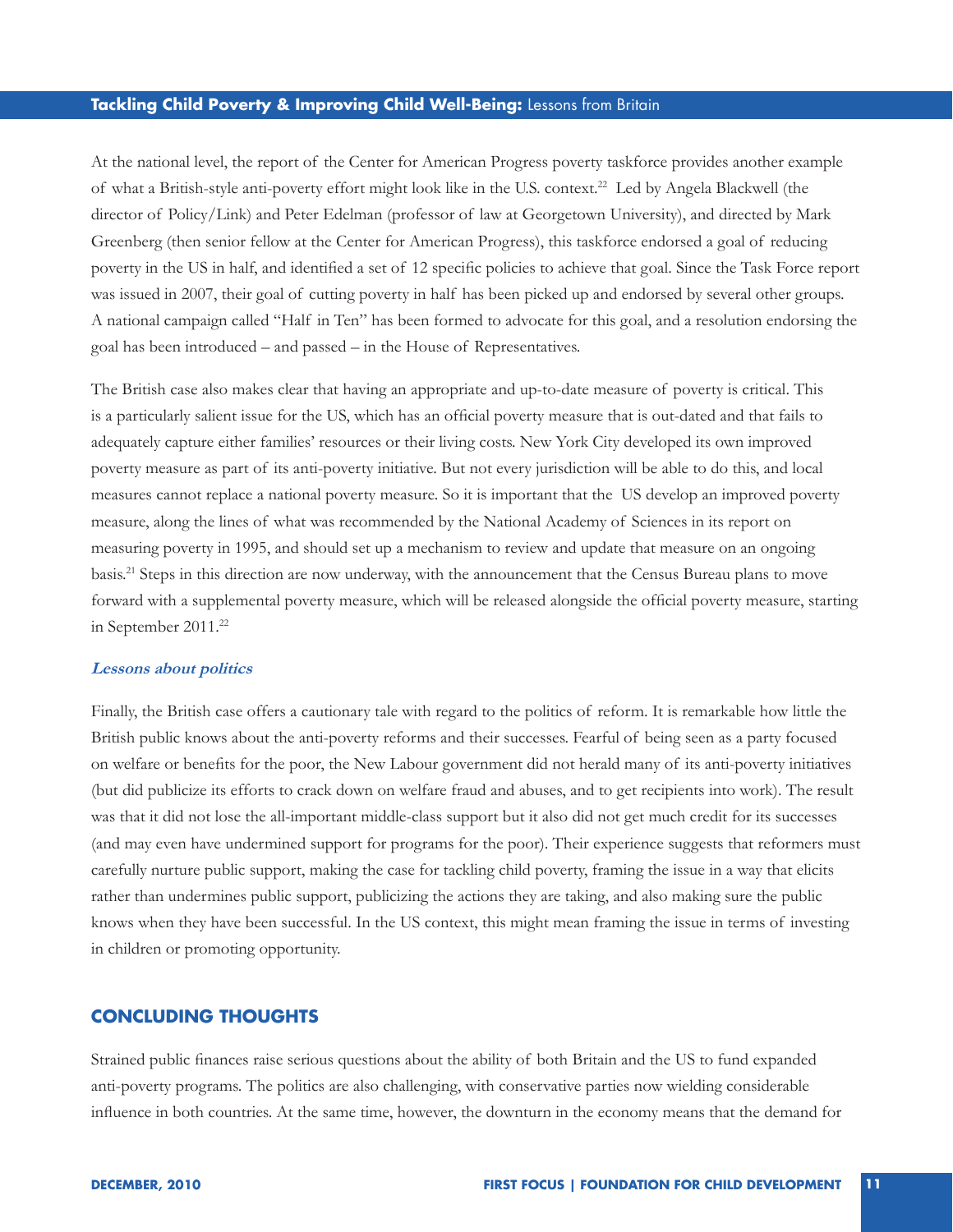such programs is greater than ever. Moreover, as President Obama has argued, investments in such programs not only provide a safety net for those out of work but also help to stimulate the economy and create jobs. Thus, tough economic times do not mean turning our backs on the war on poverty. They do, however, make it all the more urgent for governments to spend public money wisely – and provide all the more reason for the US to learn from Britain's war on poverty.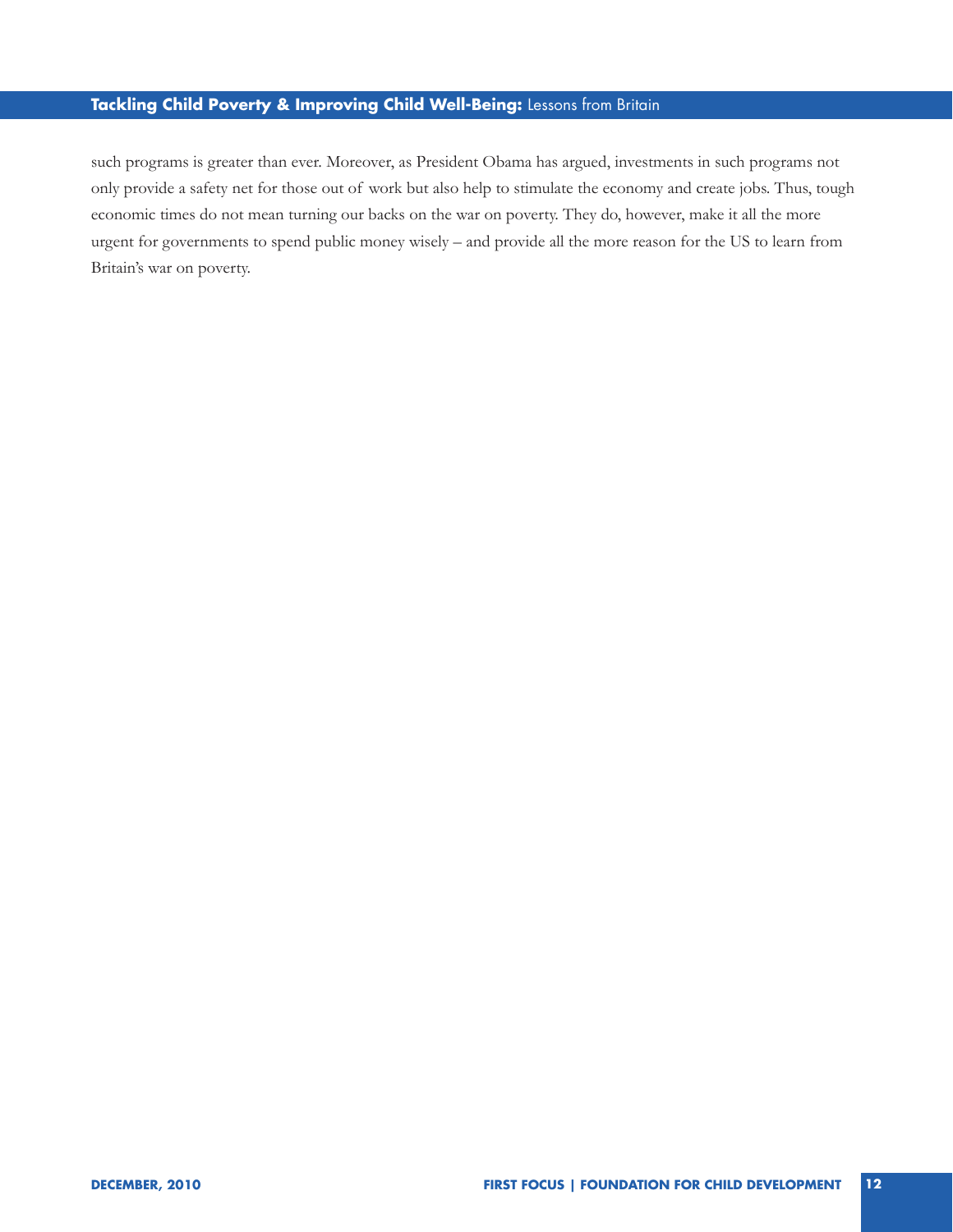#### Endnotes

1 Kenneth C. Land (2010). *2010 Foundation for Child Development Child and Youth Well-Being Index.* Available from: http://www.soc.duke.edu/~cwi/ and www.fdc-us.org [accessed 8/31/2010]; Kenneth C. Land (2009). Foundation for Child Development 2009 Child and Youth Well-Being Index. Available from: http://www.soc.duke.  $\frac{edu/\sim cwi}{a}$  and www.fdc-us.org [accessed 8/31/2010].

2 Carmen DeNavas-Walt, Bernadette D. Proctor, and Jessica C. Smith (2010). *Income, Poverty, and Health Insurance Coverage in the United States: 2009. U.S. Census Bureau Current Population Reports P60-238.* Washington, DC: 2010.

3 See, for example, Greg Duncan and Jeanne Brooks-Gunn (eds) (1997). *Consequences of Growing Up Poor.* New York: Russell Sage Foundation.

4 Clive R. Belfield and Henry M. Levin (eds) (2007). *The Price We Pay: Economic and Social Consequences of Inadequate Education.* Washington, DC: Brookings.

5 See, for example, Gordon Dahl and Lance Lochner (2005). "The Impact of Family Income on Child Achievement." Working Paper 11279. Cambridge: National Bureau of Economic Research (NBER); Gordon Dahl and Lance Lochner (2008). "The Impact of Family Income on Child Achievement: Evidence from the Earned Income Tax Credit." Working Paper 14599. Cambridge: National Bureau of Economic Research; William Evans and Craig Garthwaite (2010). "Giving Mom a Break: The Impact of Higher EITC Payments on Maternal Health." Working Paper 16296. Cambridge: NBER; Milligan, Kevin & Mark Stabile (2008). "Do Child Tax Benefits Affect the Well-being of Children? Evidence from Canadian Child Benefit Expansions." Working Paper 14624. Cambridge: NBER; and Kate Strully, David Rehkopf, and Ziming Xuan (2010). "Effects of Prenatal Poverty on Infant Health: State Earned Income Tax Credits and Birth Weight." *American Sociological Review*, 75(4), 534-562.

6 See, for example, Douglas Almond and Janet Currie (in press). "Human Capital Development before Age Five." *Handbook of Labor Economics, Volume 4b.* Amsterdam: Elsevier; Janet Currie (2003). *The Invisible Safety Net.*  Princeton: Princeton University Press; Rachel Gordon, Robert Kaestner, Sanders Korenman, and Kristin Abner (2010). "The Child and Adult Care Food Program: Who is Served and What are Their Nutritional Outcomes?" Working Paper 16148. Cambridge: NBER; Peter Hinrichs (2010). "The Effects of the National School Lunch Program on Education and Health." *Journal of Policy Analysis and Management, 29(3)*, 479-505; Kimberly Howard and Jeanne Brooks-Gunn (2009). "The Role of Home-Visiting Programs in Preventing Child Abuse and Neglect." *The Future of Children, 19(2),* 119-146; Jane Waldfogel (2006). *What Children Need.* Cambridge: Harvard University Press.; Jane Waldfogel (2010). "Work-Family Policies and Child and Family Well-Being: Lessons from Research."

7 Jane Waldfogel (2010). *Britain's War on Poverty.* New York: Russell Sage Foundation.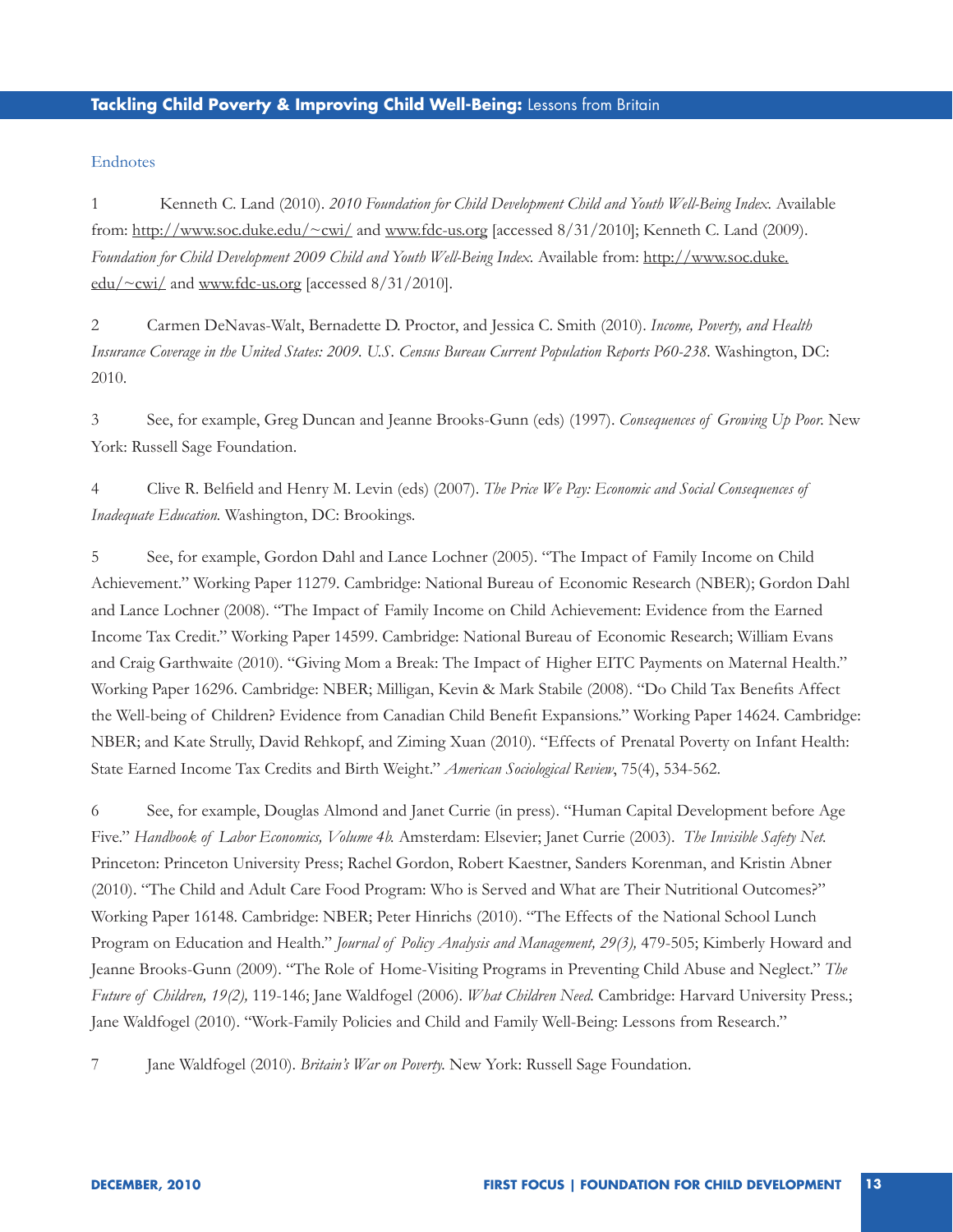8 See, for example, the October 20 2010 *Spending Review Statement* by the Chancellor of the Exchequer, George Osborne, available from: http://www.hm-treasury.gov.uk/spend\_sr2010\_speech.htm [accessed November 26, 2010].

9 Sure Start was a comprehensive area-based program for families with infants and toddlers in the lowestincome areas. Local programs had to offer some specific services (such as enhanced home visiting and the offer of a childcare place for families who wanted one) but local programs had a great deal of flexibility as to what other services to offer. For an overview of the program, see Naomi Eisenstadt (2007). "Foreword." In *The National Evaluation of Sure Start: Does Area-Based Early Intervention Work?*, edited by Jay Belsky, Jacqueline Barnes and Edward Melhuish. Bristol: Policy Press.

10 Department for Work and Pensions (DWP) (2010). *Households Below Average Income 2008/09.* London: DWP.

11 Paul Gregg, Jane Waldfogel, and Elizabeth Washbrook (2005). "That's the Way the Money Goes: Expenditure Patterns as Real Incomes Rise for the Poorest Families with Children." In *A More Equal Society? New Labour, Poverty, Inequality, and Exclusion*, edited by John Hills and Kitty Stewart. Bristol: Policy Press; Paul Gregg, Jane Waldfogel, and Elizabeth Washbrook (2006). "Tackling Child Poverty in the UK: Are Low-Income Families with Children Starting to Catch Up?" *Labour Economics* 13 (6):721-746.

12 National Evaluation of Sure Start (NESS) (2008). *The Impact of Sure Start on Three Year Olds and Their Families*. London: NESS, Institute for the Study of Children, Families and Social Issues, Birkbeck, University of London.

13 Paul Gregg, Susan Harkness, and Sarah Smith (2009). "Welfare Reform and Lone Parents in the UK." *Economic Journal* 119(February): F38-F65.

14 Timothy Smeeding and Jane Waldfogel (2010). "Fighting Poverty: Attentive Policy Can Make a Huge Difference." *Journal of Policy Analysis and Management,*29(2), 401-407.; Timothy Smeeding and Jane Waldfogel (2010). "Learning from Britain's War on Poverty: An Update." *Fast Focus.* Madison: Institute for Research on Poverty, University of Wisconsin.

15 Cormac O'Dea (2010). "Who Loses Most from Public Service Spending Cuts?" London: Institute for Fiscal Studies. Available from http://www.ifs.org.uk/publications/5314 [accessed October 21, 2010].

16 The current version of the Advanced EITC (AEITC) that allows qualifying taxpayers to receive part of the credit in each paycheck during the year was eliminated (starting in 2011) as part of the Education Jobs and Medicaid Assistance Act (P.L. 111-226) signed into law earlier this year. However, proposals also exist on how the Advanced EITC may be improved, rather than permanently eliminated (see April 2010 proposal from Elaine Maag, Tax Policy Center, as one such example).